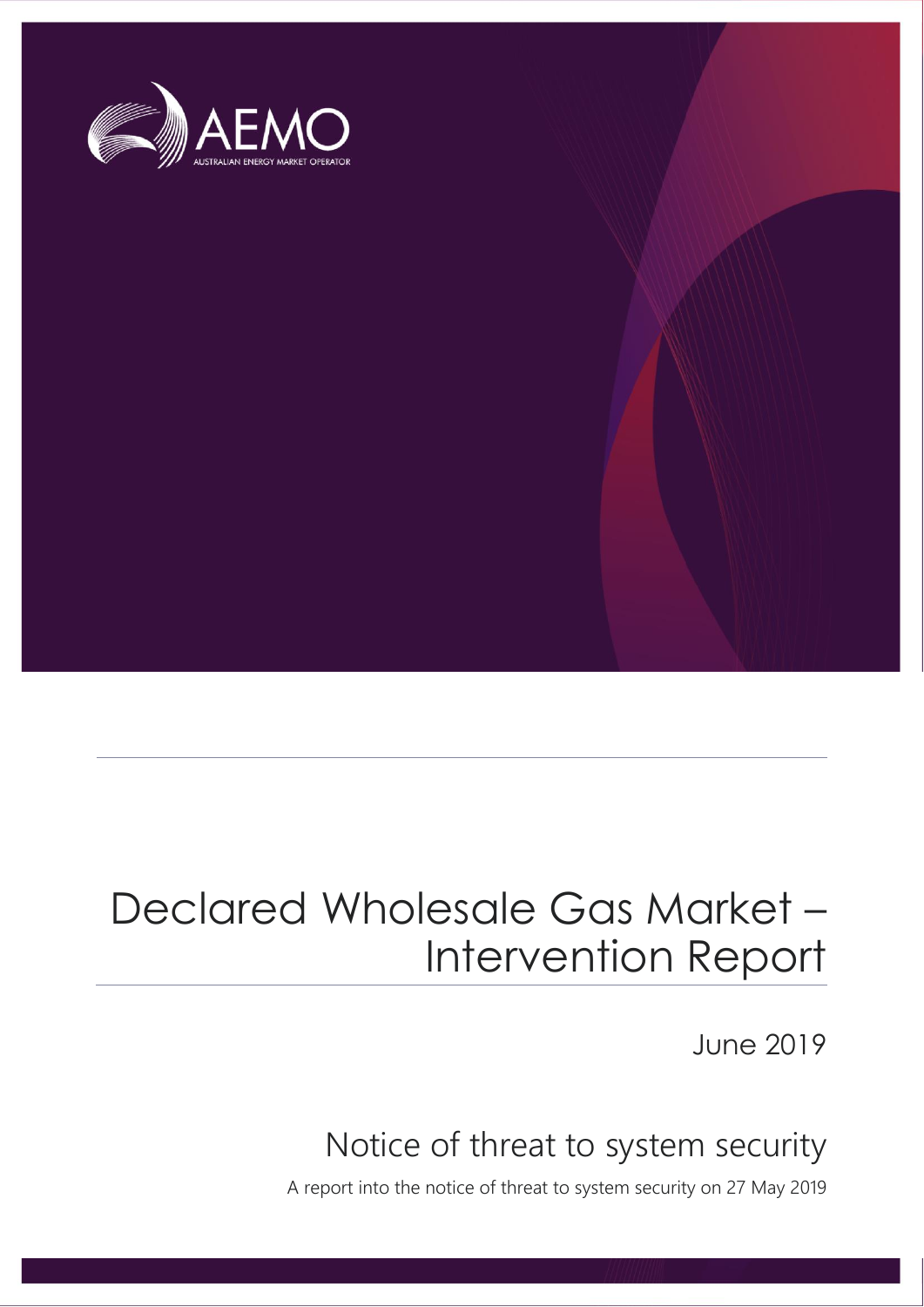#### IMPORTANT NOTICE

#### Purpose

AEMO has prepared this report pursuant to rule 351 of the National Gas Rules, using information available as at 5 June 2019, unless otherwise specified.

#### Disclaimer

AEMO has made every effort to ensure the quality of the information in this report but cannot guarantee its accuracy or completeness. Any views expressed in this report are those of AEMO unless otherwise stated, and may be based on information given to AEMO by other persons.

Accordingly, to the maximum extent permitted by law, AEMO and its officers, employees and consultants involved in the preparation of this report:

- make no representation or warranty, express or implied, as to the currency, accuracy, reliability or completeness of the information in this report; and
- are not liable (whether by reason of negligence or otherwise) for any statements or representations in this report, or any omissions from it, or for any use or reliance on the information in it.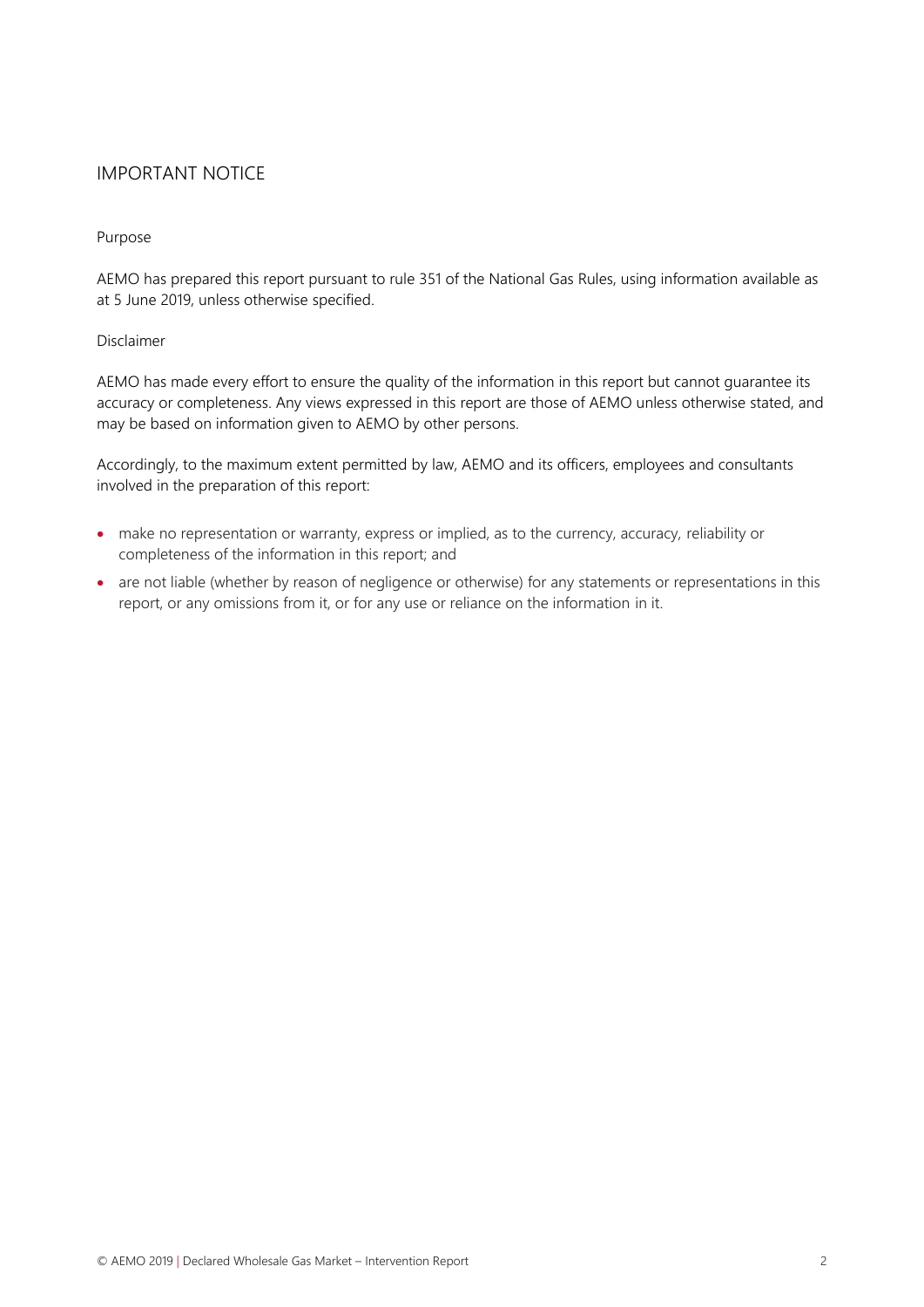## **Contents**

| 1.  | Introduction                                        | 4 |
|-----|-----------------------------------------------------|---|
| 2.  | <b>Event Summary</b>                                | 4 |
| 3.  | <b>Assessment of event</b>                          | 5 |
| 3.1 | Adequacy of Part 19 of the National Gas Rules       | 5 |
|     | 3.1.1 Operating agreements for connected facilities | 5 |
|     | 3.1.2 Notice of threat to system security           | 6 |
|     | 3.1.3 Intervention Report Timing                    | 7 |
| 3.2 | Appropriateness of actions taken by AEMO            | 7 |
| 3.3 | Costs of intervention                               | 7 |
| 4.  | Conclusion                                          | 8 |
| A1. | Chronology                                          | 9 |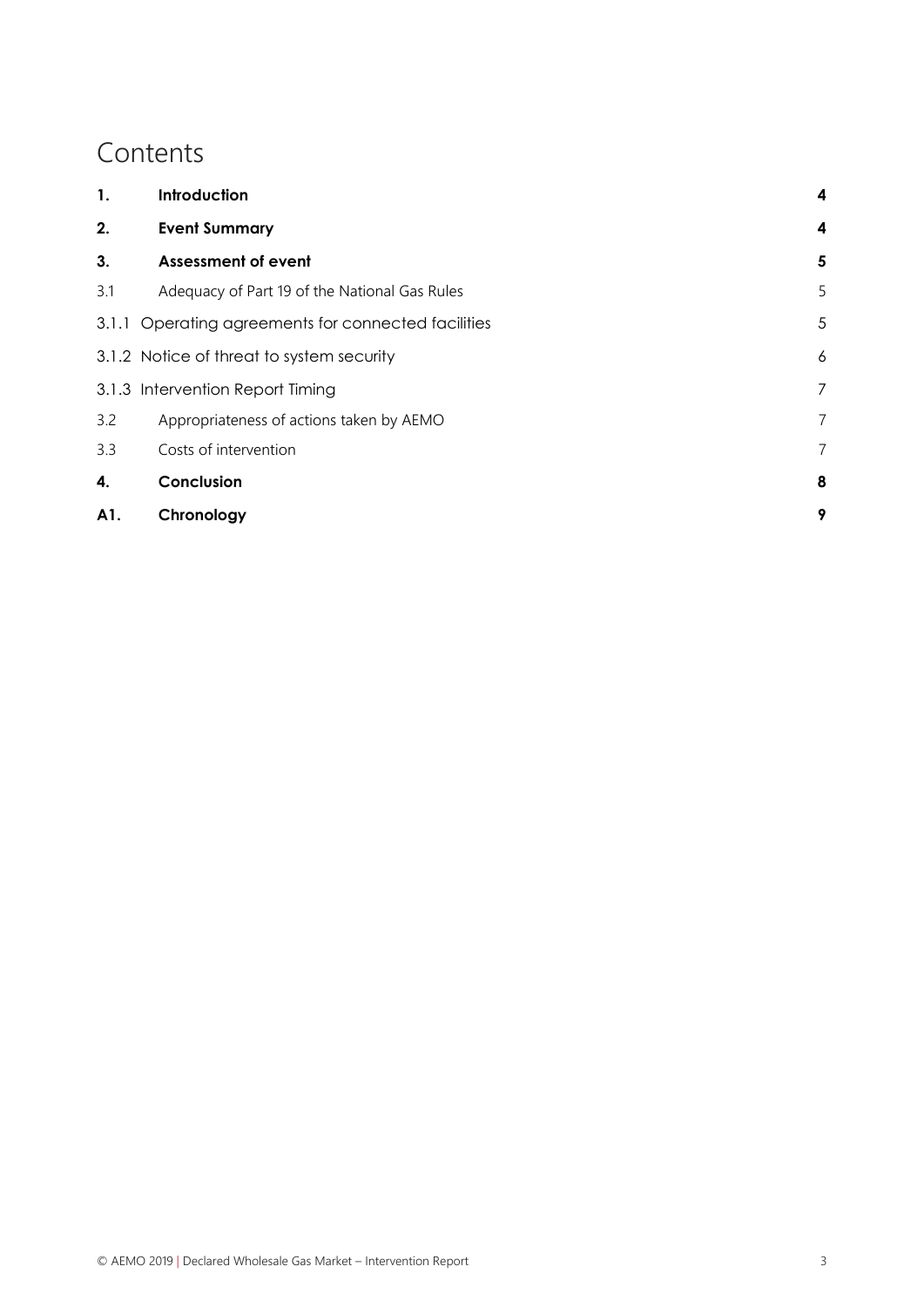# <span id="page-3-0"></span>**1. Introduction**

AEMO issued a notice of a threat to system security in the Victorian Declared Wholesale Gas Market (DWGM) for gas day 27 May 2019.

Rule 351 of the National Gas Rules (NGR) requires that AEMO investigate and prepare a report following an intervention by AEMO or an event which is or may be a threat to system security. Rule 351 also requires that AEMO assess and advise on:

- the adequacy of the provisions of the NGR relevant to the event or events:
- the appropriateness of actions taken by AEMO in relation to the event or events; and
- the costs incurred by AEMO and Registered participants as a consequence of responding to the event or events.

This report is published in accordance with rule 351(2) of the NGR. All times used in this report are AEST.

# <span id="page-3-1"></span>**2. Event Summary**

Cold temperatures<sup>1</sup> in Victoria on 27 May 2019 resulted in a DWGM demand of 1,025 TJ, with Longford Gas Plant's (Longford<sup>2</sup>) scheduled injections accounting for around 70% of the supply to meet this demand. Longford had been tracking around 10 TJ behind schedule at around 14.00 hrs and by 15.07 hrs on 27 May, Longford injections significantly decreased. AEMO requested multiple updates and clarification from Longford but was unable to obtain clear information on when the flow rates from Longford would increase, or the cause of the decreased injections.

Using Longford's lower flow rate, AEMO's modelling indicated that forecast pressures at Dandenong City Gate (DCG) Inlet would be below the operating limits by 20.00 hrs. As a result, AEMO issued a notice of a threat to system security at 16.53 hrs.

Longford requested a Supply Demand Point Constraint (SDPC) of 700 TJ at 17.31 hrs, relative to their schedule of 729 TJ. However, this was past the cut-off time to be included in the 6.00 pm scheduling interval.

AEMO, in line with modelling, intervened and scheduled 20 TJ of LNG in the 6.00 pm to 10.00 pm scheduling interval to avoid breaching DCG Inlet pressure.

At 18.20 hrs the Longford compressor tripped, resulting in gas that was flowing into the Eastern Gas Pipeline (EGP) being redirected into the Victorian Declared Transmission System (DTS). At 18.44 hrs, Jemena notified AEMO of this trip. The consequence of this was a faster than expected improvement to pressures into the DTS. Refer to Figure 1.

At 21.25 hrs, AEMO notified the market that the threat to system security for gas day 27 May had ended.

A chronology of events is included in appendix [A1.](#page-8-0)

 $\overline{a}$ 

<sup>1</sup> Melbourne (Olympic Park) maximum temperature was 14.0°C

<sup>&</sup>lt;sup>2</sup> The term Longford is used interchangeably to describe both the gas plant and the communications with both operational and commercial personnel.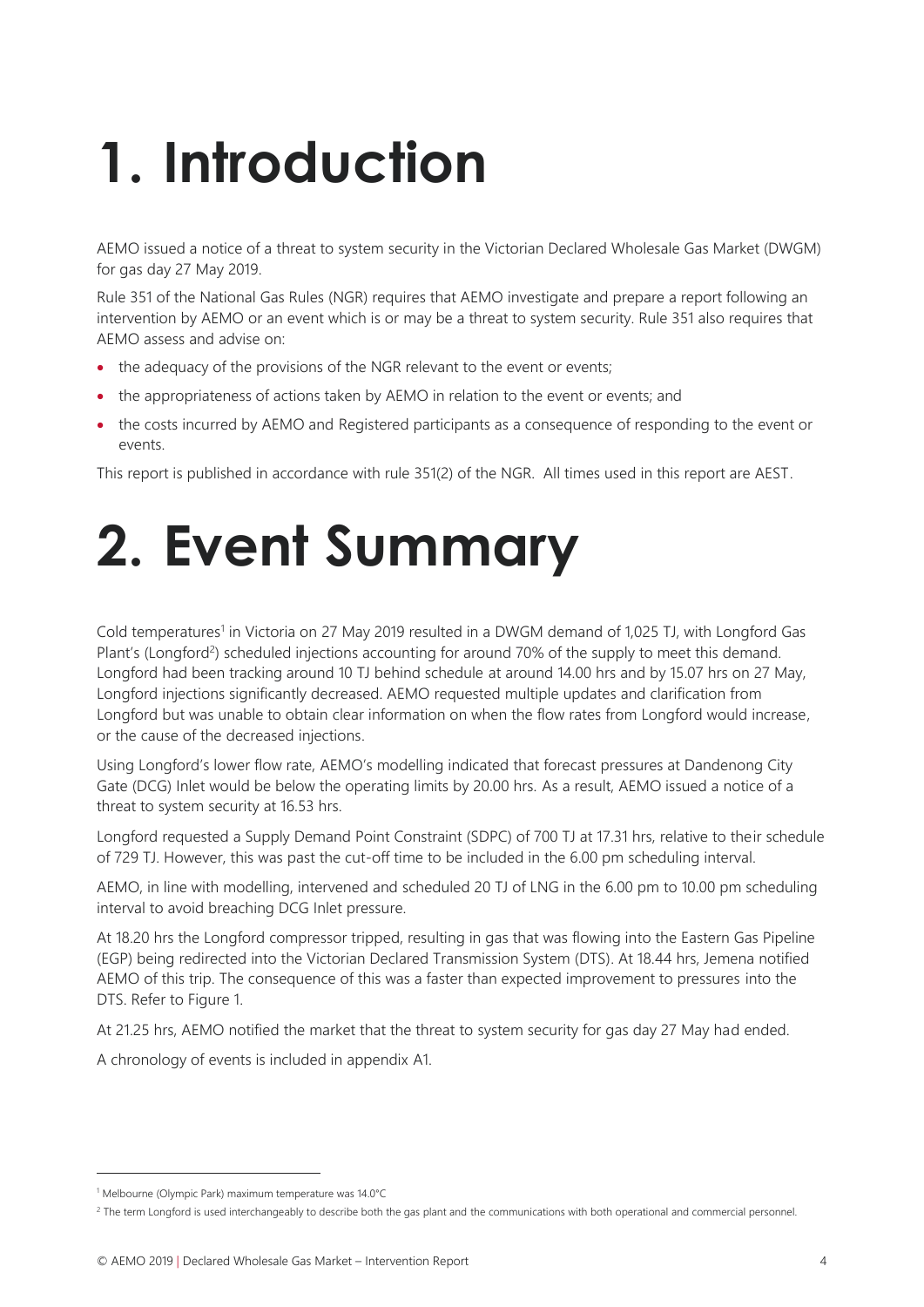

Figure 1 Longford Schedule and Injections for Gas Day 27 May 2019

# <span id="page-4-0"></span>**3. Assessment of event**

This event was caused by two key factors, high system demand combined with under delivery from Longford. It is possible that the DTS could have been operated in a different manner, that would have avoided the need to issue a threat to system security. However, this would have needed timelier information from Longford.

### <span id="page-4-1"></span>3.1 Adequacy of Part 19 of the National Gas Rules

In respect of this event, AEMO has assessed the application and adequacy of the NGR, with a primary focus on the following provisions:

- NGR 277 Operating agreements for connected facilities and NGR 219 Injection and withdrawal confirmations
- NGR 341 Notice of threat to system security
- NGR 351 Intervention Reports

#### <span id="page-4-2"></span>3.1.1 Operating agreements and injection and withdrawal confirmations

A requirement of NGR 277 is that the owner or operator of facility that is connected to the DTS must comply with any applicable operating agreement entered under the National Gas Law (NGL 91BG).

Amongst other requirements, Operating Agreements generally specify that production facility operators must immediately notify AEMO of information regarding:

• Material changes in gas injections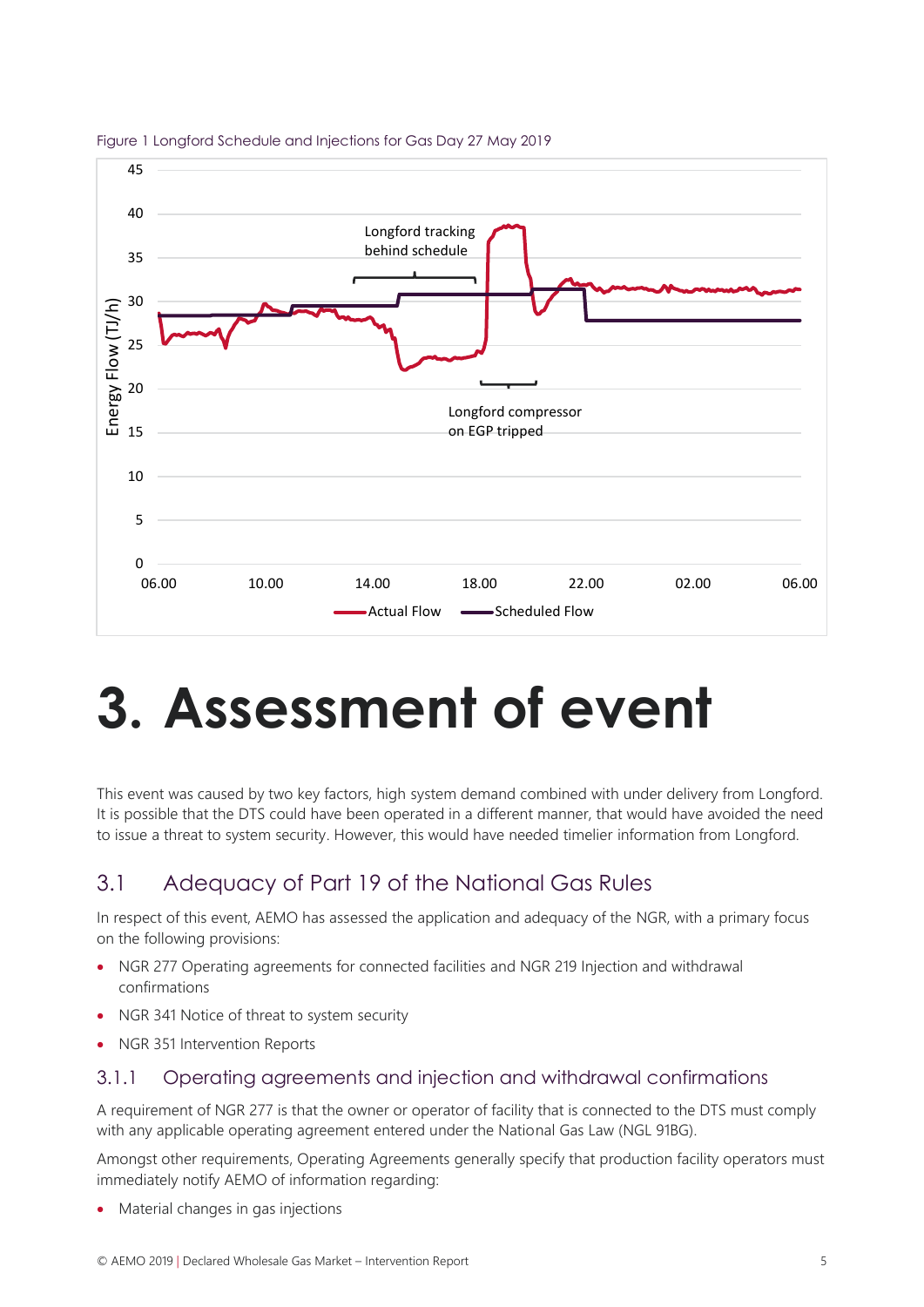- Material changes in delivery profiles
- Facility outages and other events which have caused or may cause or contribute to a threat to system security.

AEMO received no advice on the changes to the delivery profile at Longford. AEMO contacted Longford at 15.07 hrs requesting clarification regarding the decreased flow rates from Longford.

Longford had requested a Supply Demand Point Constraint (SDPC) of 700 TJ at 17.31 hrs, however this was 2 hours after the initial reduction in flow injections.

AEMO did not receive advice that the Longford compressor on the EGP had tripped. This information was obtained from Jemena at 18.44 hrs after AEMO contacted Jemena with regards to low odorant readings at VicHub and TasHub. AEMO considers this to be a material change in delivery profile.

NGR 219 also requires Producers to promptly notify AEMO if, for any reason, there is a material change to the quantity of gas that it intends to inject into the DTS. AEMO notes the definition of material change is not defined in Part 19 of the NGR, however, AEMO had been informing Longford on the day that the under delivery of gas was likely to result in a threat to system security. As such AEMO considers this was a material change and an SDPC should have been applied much earlier than 17.31 hrs.

AEMO's assessment is that the Rules are adequate for 27 May 2019, however AEMO considers that Longford's adherence to them was lacking.

### <span id="page-5-0"></span>3.1.2 Notice of threat to system security

NGR 341 requires that if AEMO believes there is a potential threat to system security, it must notify Registered participants, without delay, the details of that threat to system security.

At 16.53 hrs, AEMO notified the market of the threat to system security, calling for a market response as per NGR 342. The timing of the notice calling for a market response did not allow Market Participants a significant amount of time to respond.

If AEMO reasonably considers that a threat to system security is unlikely to subside without intervention (NGR 343), AEMO must intervene in the market by taking any measures it believes are reasonable and necessary to overcome the threat to system security. AEMO notified the market at 17.38 hrs that Dandenong LNG will be injected in response to the threat to system security.

AEMO notes that NGR 343 specifies some of the options available to AEMO when intervening in the market are:

- Curtailment in accordance with the emergency curtailment list
- Increasing withdrawals

 $\overline{a}$ 

- Requiring gas to be injected which is available but not bid into the market
- Injecting off-specification gas
- Requiring Registered participants to do any reasonable act or thing that AEMO believes necessary in the circumstances.

In this event, the issue was the potential pressure breach at DCG Inlet. This could be resolved by scheduling out-of-merit-order (injection bids above the market price) gas from Dandenong LNG<sup>3</sup>. This is gas that has already been bid into the market. In this assessment of the NGR provisions (specifically NGR 213, 214 and 215) AEMO notes that it may be within the current Rules for AEMO to constrain on gas that has already been bid in without needing to notify the market of a threat to system security. However, this would need to consider existing constraints and system security.

AEMO finds that the NGR provisions are adequate, however, AEMO considers that further review and consultation should be undertaken with regards to:

<sup>&</sup>lt;sup>3</sup> The bids at Dandenong LNG are scheduled in merit order, however, they are not in merit order when considering the market-wide bids.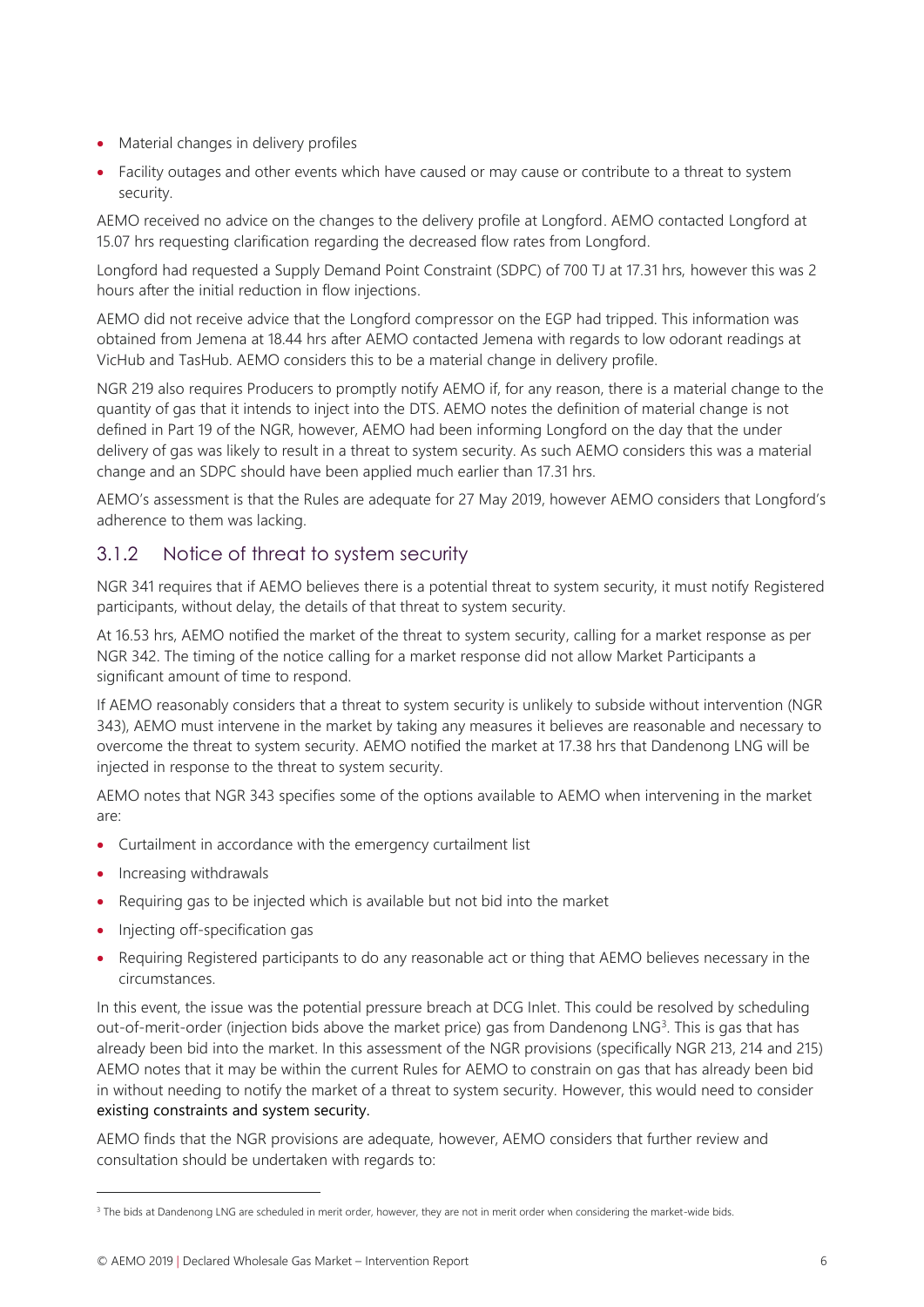- Whether AEMO must issue a threat to system security to call for a market response
- The need to issue a threat to system security to constrain on gas that has already been bid into the market

Subject to further consideration of the NGR provisions, on initial assessment, this would require minor changes to the following AEMO Market Procedures:

- Wholesale Market System Security Procedures (Victoria)
- Wholesale Market Gas Scheduling Procedures (Victoria)

### <span id="page-6-0"></span>3.1.3 Intervention Report Timing

NGR 351 places an obligation on AEMO to publish an Intervention Report within 10 business days after the event. AEMO has previously raised this as concern given the limited time this placed on AEMO to conduct a thorough investigation, given the requirement to assess:

- the adequacy of the Rules;
- the appropriateness of actions taken by AEMO; and
- the costs incurred by AEMO and Registered participants as a consequence of responding to the event or events.

AEMO has reviewed this and AEMO intends to adopt the following approach to reporting on these events, wherever possible:

- Investigate and publish a report based on immediately available data within 10 business days of the relevant event.
- Where not all information necessary to complete the required assessment is available, that report will be flagged as preliminary, with a final report to be published once the additional information is received and analysed.

For the purposes of this report, AEMO believes it has all necessary information and does not intend to publish a subsequent report.

### <span id="page-6-1"></span>3.2 Appropriateness of actions taken by AEMO

AEMO's objectives during this event were to:

- Operate in accordance with the NGR and the Wholesale Market Procedures;
- Limit the risk of involuntary curtailment to customers including Gas Powered Generation;
- Alleviate the threat to system security and return the DTS to normal operating conditions.

NGR 206 requires that AEMO schedule injections into and withdrawals from the DTS in accordance with bids and must:

- Comply with the gas scheduling procedures; and
- Use its reasonable endeavours to operate within the system security procedures.

In this event, AEMO took all reasonable steps to assess the forecasts and notify the market accordingly.

AEMO successfully produced a 6.00 pm schedule and maintained system security through the scheduling of out-of-merit-order gas from Dandenong LNG.

### <span id="page-6-2"></span>3.3 Costs of intervention

In response to the notice of a threat to system security issued for gas day 27 May 2019, AEMO scheduled 20 TJ of out-of-merit-order Dandenong LNG injections. This was consistent with the approach outlined in the market notices issued to Market Participants.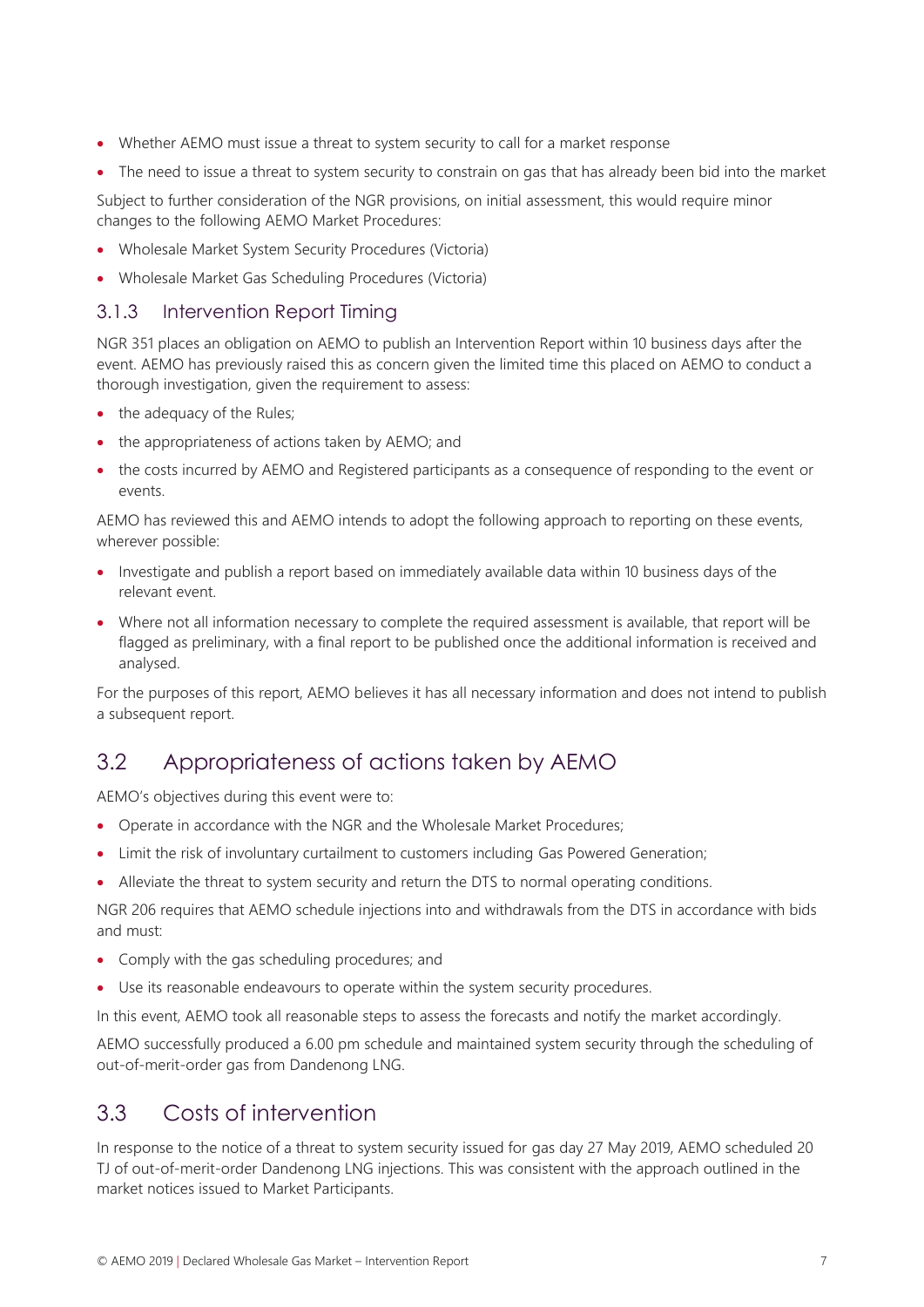The market impact resulting from this event was in the form of additional ancillary payments, and corresponding uplift payments, of \$45,637.

# <span id="page-7-0"></span>**4. Conclusion**

AEMO issued a notice of threat to system security, and subsequently injected out-of-merit-order gas, in the Victorian DWGM for gas day 27 May 2019 due to Longford's under delivery of gas and high DTS demand.

This resulted in \$45,637 of additional ancillary and uplift payments.

AEMO has assessed the application and adequacy of the NGR provisions and finds that these provisions were applied correctly. AEMO considers that Longford could have done more to provide timely responses and regular updates with regards to the Longford injections, as per the Operating Agreement and NGR 219. AEMO supports efficient market operations and increased transparency in gas markets and believe the Rules do provide for this to occur, and it is important for Registered participants to have processes and systems in place to provide the greatest level of transparency as early as possible. AEMO has highlighted several provisions within the Rules where further review could be conducted to change the way AEMO operates in these events into the future. AEMO intends to raise these issues with the Gas Wholesale Consultative Forum. Please direct any feedback or questions regarding this report to [GasMarket.Monitoring@aemo.com.au.](mailto:GasMarket.Monitoring@aemo.com.au)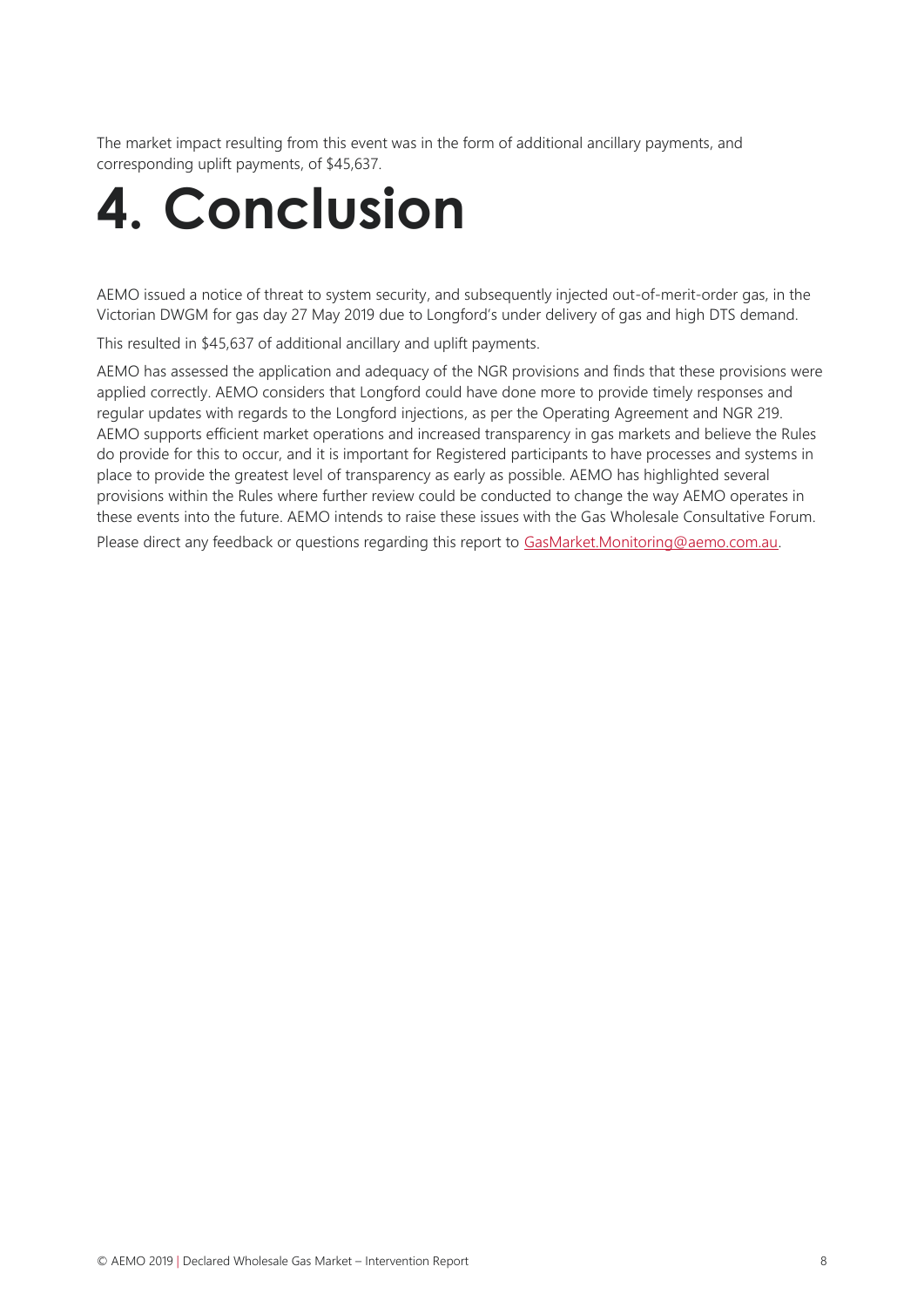# <span id="page-8-0"></span>**A1. Chronology**

| Date/Time<br>(AEST)      | Event/Action                    | <b>Details</b>                                                                                                                                                                                                                                                                                                                                                                       |
|--------------------------|---------------------------------|--------------------------------------------------------------------------------------------------------------------------------------------------------------------------------------------------------------------------------------------------------------------------------------------------------------------------------------------------------------------------------------|
| 27 May 2019<br>15.07 hrs | Longford injections<br>decrease | AEMO contacted Longford Gas Plant (Longford) as injections had decreased from<br>Longford. Longford informed AEMO that it was due to an offshore issue. AEMO requested<br>an update in the next 30 minutes from Longford, to enable AEMO to assess the risk to the<br>DTS. AEMO highlighted to Longford the importance of this information given the high gas<br>demand for the day. |
| 27 May 2019<br>15.35 hrs | AEMO forecast                   | AEMO's forecasting indicated pressure breaches would occur at the DCG Inlet and Sale<br>City Gate by 20.00 hrs if Longford's flow rate did not improve.                                                                                                                                                                                                                              |
| 27 May 2019<br>15.55 hrs | AEMO contact APA                | AEMO advised the APA Control Room (APA) that LNG injections were likely to be<br>scheduled.                                                                                                                                                                                                                                                                                          |
| 27 May 2019<br>16.22 hrs | AEMO contact<br>Longford        | AEMO requested an update from Longford, given the dependence on the Longford flow<br>rate on the need to schedule LNG injections.                                                                                                                                                                                                                                                    |
|                          |                                 | Longford confirmed they would be able to deliver the nominations for the gas day and<br>would keep AEMO updated of any issues.                                                                                                                                                                                                                                                       |
| 27 May 2019<br>16.25 hrs | AEMO forecast                   | AEMO's forecast modelling indicated 20 TJ of LNG would be sufficient to alleviate the<br>forecast pressure breaches, on the basis that Longford's flow rate was not going to<br>improve.                                                                                                                                                                                             |
| 27 May 2019<br>16.37 hrs | Longford contact<br><b>AEMO</b> | Longford advised AEMO that the Longford flow rates would come back up but unsure<br>when that would occur. AEMO informed Longford of the criticality of up-to-date<br>information given the modelling indicated LNG would be required to prevent pressure<br>breaches.<br>Longford was unable to provide any additional information.                                                 |
| 27 May 2019<br>16.46 hrs | <b>AEMO</b> contact APA         | AEMO provided APA with an update advising it was likely LNG would be scheduled.                                                                                                                                                                                                                                                                                                      |
| 27 May 2019<br>16.53 hrs | Market Notice<br>issued         | AEMO issued a System Wide Notice (SWN) seeking a market response to a threat to<br>system security as a result of a gas supply resource incident resulting in a potential breach<br>of the pressure at DCG.                                                                                                                                                                          |
| 27 May 2019<br>17.20 hrs | AEMO contact<br>Longford        | Longford indicated they would deliver 95% of nominations by the end of the gas day.<br>AEMO informed Longford this would not resolve the pressure breach at DCG Inlet and<br>AEMO would likely schedule LNG to avoid breaching pressure at DCG Inlet.                                                                                                                                |
| 27 May 2019<br>17.21 hrs | AEMO produce<br>schedule        | The cumulative deviation from Longford at this point was 30 TJ.<br>The 6.00 pm schedule was produced, including the injection of 20 TJ of LNG.                                                                                                                                                                                                                                       |
| 27 May 2019<br>17.31 hrs | Longford notifies<br>of SDPC    | Longford informed AEMO of an SDPC constraining the daily volume to 700 TJ.                                                                                                                                                                                                                                                                                                           |
| 27 May 2019<br>17.38 hrs | Market notice<br>issued         | AEMO issued a SWN indicating an Operating Schedule constraint was applied to<br>Dandenong LNG injection meter for 20 TJ to be injected, in response to a threat to system<br>security, in the 6.00 pm to 10.00 pm scheduling interval.                                                                                                                                               |
| 27 May 2019<br>17.40 hrs | AEMO contact APA                | AEMO advised APA 20 TJ of LNG had been scheduled.                                                                                                                                                                                                                                                                                                                                    |
| 27 May 2019<br>17.42 hrs | AEMO approve<br>schedule        | The 6.00 pm schedule was approved.                                                                                                                                                                                                                                                                                                                                                   |